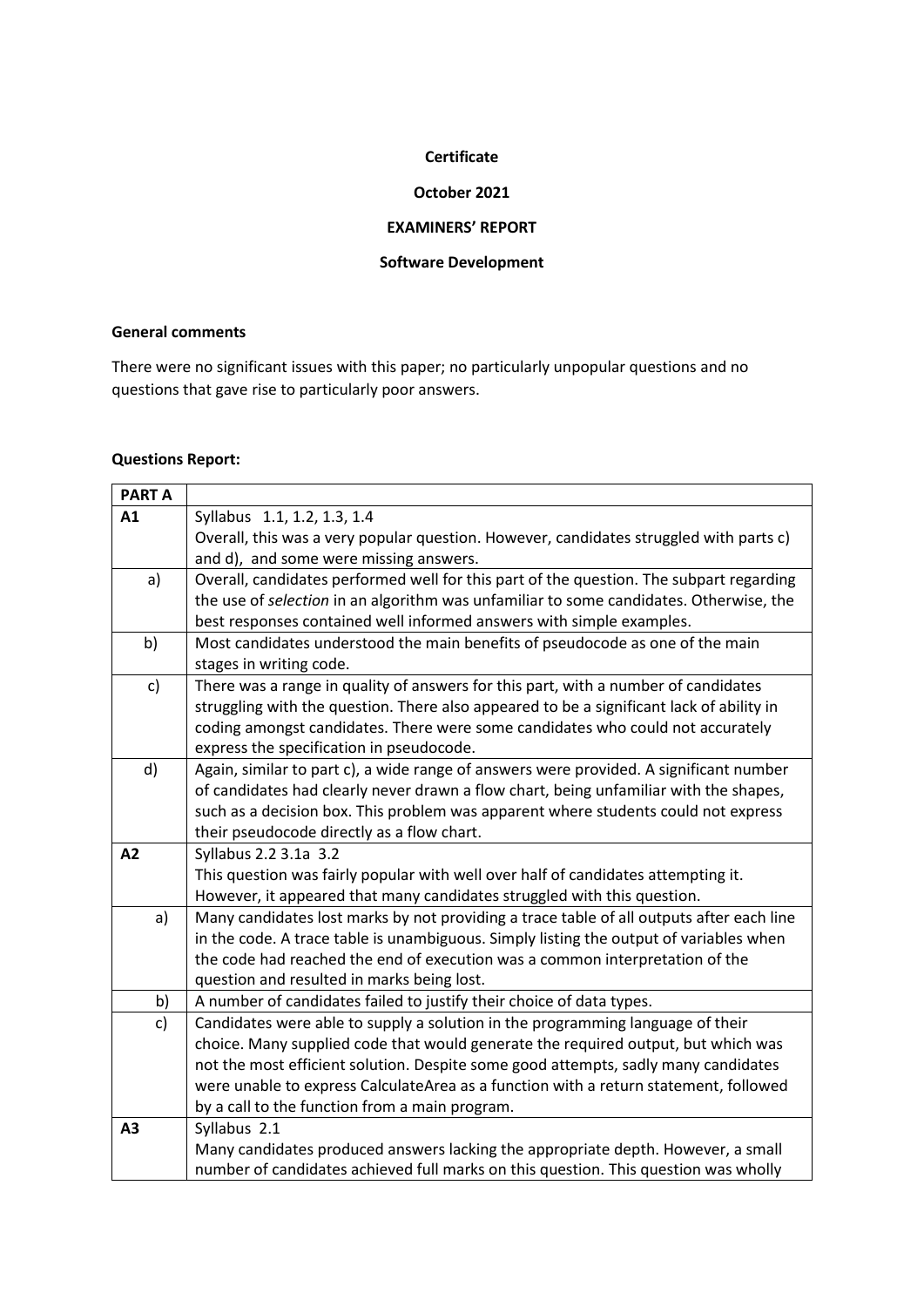|    |    | descriptive but those candidates who scored low marks would benefit from revising the         |
|----|----|-----------------------------------------------------------------------------------------------|
|    |    | subject more thoroughly in future.                                                            |
|    | a) | Functional programming is referenced in section 2.1 in                                        |
|    |    | the syllabus. Very few candidates could describe the paradigm to which functional             |
|    |    | programming belongs. Many of the answers demonstrated that candidates had not                 |
|    |    | encountered a formal definition of this term.                                                 |
|    | b) | This part was straightforward and required an explanation of modular programming.             |
|    |    | Most candidates gave good and informative answers, with some                                  |
|    |    | using appropriate examples to emphasise the main points. The main requirement was             |
|    |    | to explain what the process of modular programming is.                                        |
|    | c) | Very few candidates could explain their reasons why OOP is either compatible with             |
|    |    | modular programming or was not. Instead, many candidates spent a lot of effort simply         |
|    |    | describing OOP in general and not clearly identifying the overall similar approach to         |
|    |    | software development to modular programming.                                                  |
| Α4 |    | Syllabus 4.1, 1.3 3.3                                                                         |
|    |    | This was the least popular question in Section A, and this was reflected with many            |
|    |    | candidates struggling to answer the question. All three parts seemed to challenge             |
|    |    | candidate's knowledge and experience to attract 10 marks in all three parts including         |
|    |    | coding; file handling; file organisation. All three topics are stated in the syllabus, and it |
|    |    | is advised candidates revise all topics on the syllabus.                                      |
|    | a) | This part required writing code given a specification. Some candidates misinterpreted         |
|    |    | the specification, often over complicating the code or occasionally simplifying the code      |
|    |    | with predefined functions such as sort/max for example.                                       |
|    |    |                                                                                               |
|    |    | Candidates are advised to read the specification thoroughly, and not to make their own        |
|    |    | assumptions or simply recall code that was unrelated to the specification.                    |
|    | b) | Overall, candidates struggled with this part. It seemed many candidates were                  |
|    |    | unfamiliar with File I/O routines. The chosen languages could include Java; c;c++;            |
|    |    | python. The best responses were from candidates who referenced the code in part a)            |
|    |    | revealing their knowledge of coding file I/O writing and reading to/from files.               |
|    | c) | A number of candidates had difficulty with providing meaningful answers to this part.         |
|    |    | Many candidates had difficulty addressing advantages and disadvantages, because they          |
|    |    | were unfamiliar with indexed sequential file access. A small number of candidates             |
|    |    | performed well, accepting the use of databases overcomes many of the problems of              |
|    |    | physical files and indexed sequential files in particular.                                    |
|    |    |                                                                                               |
|    |    | In discussing disadvantages, candidates needed to consider that databases are more            |
|    |    | commonly used in modern programming.                                                          |

| Part B    |    | Syllabus topics: 1.1, 2.1                                                                                                                                                                                                                                                                                                                                                                                                                                                                                                                                                                                                                                                                                                                                                    |
|-----------|----|------------------------------------------------------------------------------------------------------------------------------------------------------------------------------------------------------------------------------------------------------------------------------------------------------------------------------------------------------------------------------------------------------------------------------------------------------------------------------------------------------------------------------------------------------------------------------------------------------------------------------------------------------------------------------------------------------------------------------------------------------------------------------|
| <b>B5</b> |    | A popular question.                                                                                                                                                                                                                                                                                                                                                                                                                                                                                                                                                                                                                                                                                                                                                          |
|           | a) | The answers given to this part of the question showed that most students understood<br>the idea of recursion, although some explanations were a little muddled. Very few<br>candidates went on to explain how the set of local variables and parameters used by a<br>recursive function are newly created each time the function calls itself, with the function<br>using a stack for storage of calls. A small number of students explained the need to use<br>an IF statement in the definition of the function to force the function to return without<br>giving a recursive call to itself, avoiding an infinite recursion. The explanations of<br>Iteration were generally clearer. Very few candidates identified the three different types<br>of iteration statement. |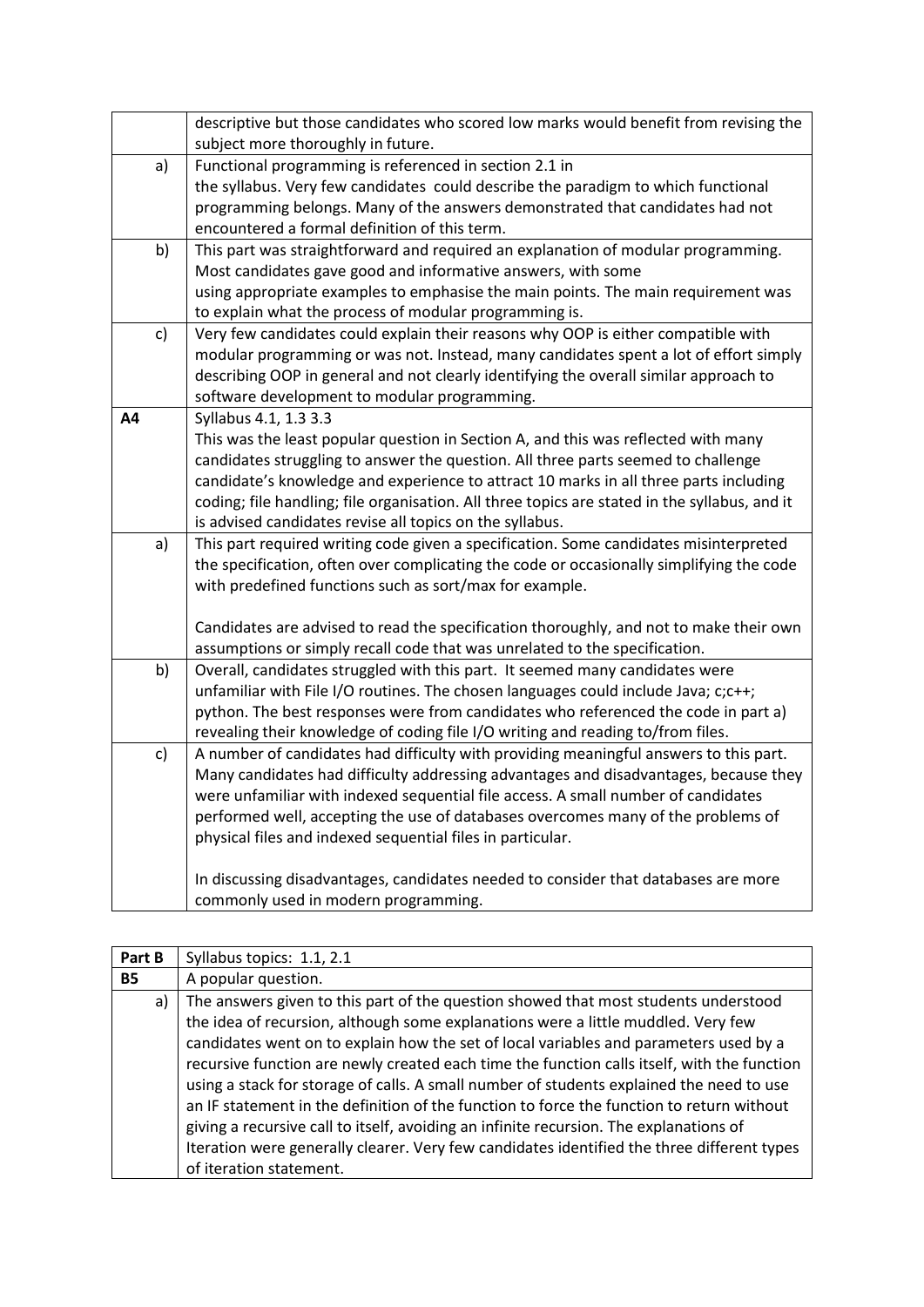| b)   Candidates appeared to find this question difficult. Only a minority of candidates were |
|----------------------------------------------------------------------------------------------|
| able to provide clear code for the recursive function.                                       |
| c) This question was generally well answered with most candidates knowing how to call        |
| the function, even if they had difficulty coding it.                                         |

| <b>B6</b>  | Syllabus coverage: 3.4                                                                   |
|------------|------------------------------------------------------------------------------------------|
|            | This was the least popular question in Section B, being attempted by fewer than half of  |
|            | the candidates. Those who attempted the question generally made a good job of it.        |
| a)         | This question was generally well-answered. Most candidates were able to explain the      |
|            | difference between Linear Search and a Binary Search.                                    |
| b)         | Some very good answers to this question. Most candidates presented an algorithm for a    |
|            | bubble sort or insertion start - these algorithms were generally correctly presented.    |
| <b>B7</b>  | Syllabus coverage 2.2                                                                    |
|            | This question was attempted by almost half of the candidates. There were some very       |
|            | good answers.                                                                            |
| a)         | Most candidates were able to explain what Object-Oriented programming (OOP) is.          |
|            | However, some answers were quite muddled with unclear explanations.                      |
| b)         | This question was generally well-answered, although there were quite a few answers       |
|            | where candidates gave dictionary-definitions of the key concepts without relating them   |
|            | to the example provided.                                                                 |
| <b>B8</b>  | Syllabus coverage: 1.4, 2.3                                                              |
|            | This question was attempted by over half the candidates.                                 |
| a)         | This question was generally well-answered.                                               |
|            |                                                                                          |
| b)         | This question was also well-answered, with most candidates presenting a table as         |
|            | expected, along with actual results when the code is tested with an appropriate range of |
|            | test data. Some candidates also considered the need to check for invalid data, possibly  |
|            | to incorporate validation checks on the input.                                           |
| c)         | This question was less well-answered. The question relates to solving a run time error   |
|            | pointing to problems with the logic of the code.                                         |
| <b>B9</b>  | Syllabus coverage: 2.2                                                                   |
|            | This question was attempted by just over half of candidates.                             |
| a)         | Most candidates were able to discuss major differences between bespoke and off-the-      |
|            | shelf solutions, mentioning cost, time, and maintenance as key issues.                   |
| b)         | Most candidates were able to provide a range of advantages and disadvantages to each     |
|            | of the approaches. There were some comprehensive responses to this question.             |
| <b>B10</b> | Syllabus coverage: 2.1, 2.5, 3.2, 4.1                                                    |
|            | This was one of the most popular questions.                                              |
| a)         | This question gave candidates the opportunity to discuss three of the following.         |
|            |                                                                                          |
|            | <b>Topic</b><br>Terms<br><b>Procedure Calls</b>                                          |
|            | Parameters vs Arguments<br>Flat File vs Two-Dimensional Array<br><b>Data Processing</b>  |
|            | Program execution<br>Interpreted vs Compiled code                                        |
|            | <b>White Box vs Black Box</b><br><b>Testing</b>                                          |
|            | Some candidates discussed all four topics. In these situations' marks were awarded for   |
|            | the best three responses. The answers showed that candidates had a good                  |
|            | understanding of testing some of the other answers. Other topics were more confused -    |
|            | in particular, most candidates struggled to distinguish flat files from two D arrays.    |
| <b>B11</b> | Syllabus coverage: 3.1 3.2                                                               |
|            |                                                                                          |